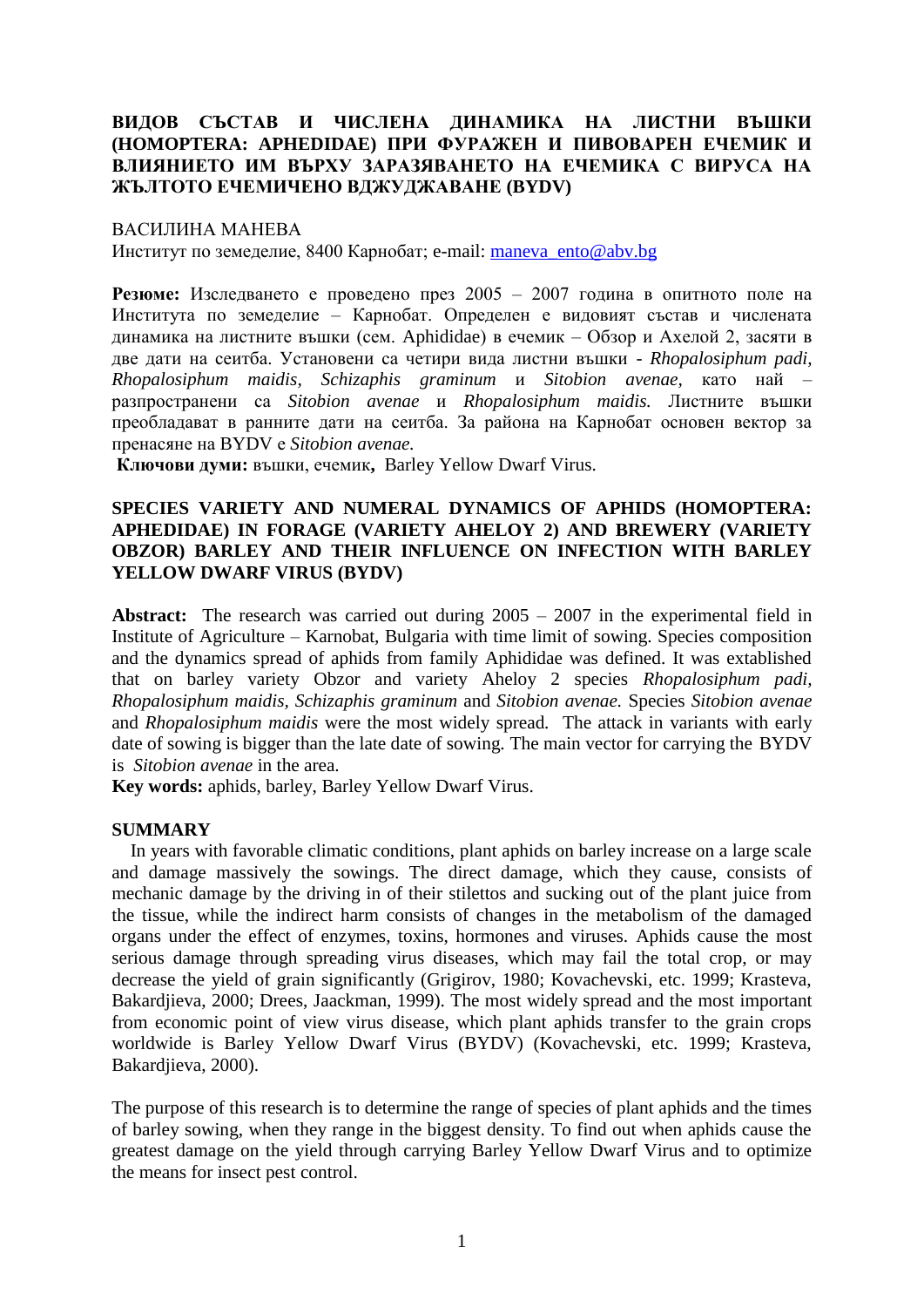### **MATERIALS AND METHODS**

 The experiment has been carried out in the experimental field of the Institute of Agriculture – Karnobat, Bulgaria during the period 2005-2007. The experiment has been founded on the block method with 2 dka size of the variants. Brewery barley Obzor variety has been planted as well as fodder barley – Aheloy 2 variety – an early one and an optimal one (Table 1).

### **Table 1./ Таблица 1**.

Dates of sowing.

| Дати на сеитба.                              |              |              |  |  |  |  |
|----------------------------------------------|--------------|--------------|--|--|--|--|
| Sowing / Сеитба<br>(Gramatikov et all, 2004) | Dates / Дати |              |  |  |  |  |
|                                              | 2005/2006    | 2006/2007    |  |  |  |  |
| Early (before 25 September)                  | 07 Sep.2005  | 11 Sep. 2006 |  |  |  |  |
| Optimal (from 25 September to 30 Oktober)    | 19 Okt.2005  | 17 Okt.2006  |  |  |  |  |

 Monitoring plant aphids has been done weekly on the four variants of the experiment through direct calculating on the plants – 10 stalks at 30 spots, and on each stalk plant aphids have been counted and their species have been determined.

 The crops of both dates of barley sowing have been monitored visually for the availability of plants, contaminated with BYDV. There have been counted dwarfed plants a square meter in four replications for each variant in the phases of ear formation – full maturity. The diseased plants have been determined symptomatically. (Kovachevski, 1999)

 In laboratory conditions through the weight method there have been compared dry mass of the over-ground parts and the root system of healthy and dwarfed plants.

The resistance of the plant aphids populations to various insecticides has been researched.

The study has been carried out in controlled laboratory conditions in the Institute of agriculture – Karnobat in 2007. Wingless female aphids have been collected from the cereal plants in the area of the town of Karnobat and have been transferred on cereal plants put in glass cylinders and covered on top with cheese-cloth in the laboratory of entomology in the Institute. 8 insecticides from different groups have been tested with the dipping method (Rashev, 2006; Maneva, 2007) on the wingless aphids of the most spread kinds of leaf aphids on the cereal plants in the area of Karnobat: 2007 - Rhopalosiphum maidis, Sitobion avenae. The preparations - Actara 25 WG (Tiametoksam), Lannate 90 WP (Methomyl), Mospilan 20 SP (Acetamiprid), Pirimore 50 VG (Pirimicarb), Nurelle D (Cypermethrin+ Chlorpiriphosethyl), Vaztac 10 EK (Alphamethrin), Bi 58 (Dimethoate), Regent 800 VG (Fipronyl) have been used. Each preparation has been used in two concentrations – approved and doubled. The biotest included 4 repetitions on 25 adult wingless females from every kind and for every concentration.

The cereal plants have been dipped in solutions from both concentrations for the period of 10 second, after that they have been left to dry on filter paper for 2 hours. The aphids have been put on mill screen and have been dipped in the same solutions for 5 seconds after that they have been transferred on the treated cereal plants on Petri dish covered with cheese-cloth. Death-rate has been reported after 24 hours. The effectiveness of the insecticides have been calculated with the formula of Henderson – Tilten (Harizanov et all, 1998).

The given population has been accepted as resistant when doubled at the beginning recommended dose caused death – rate less than 95 %.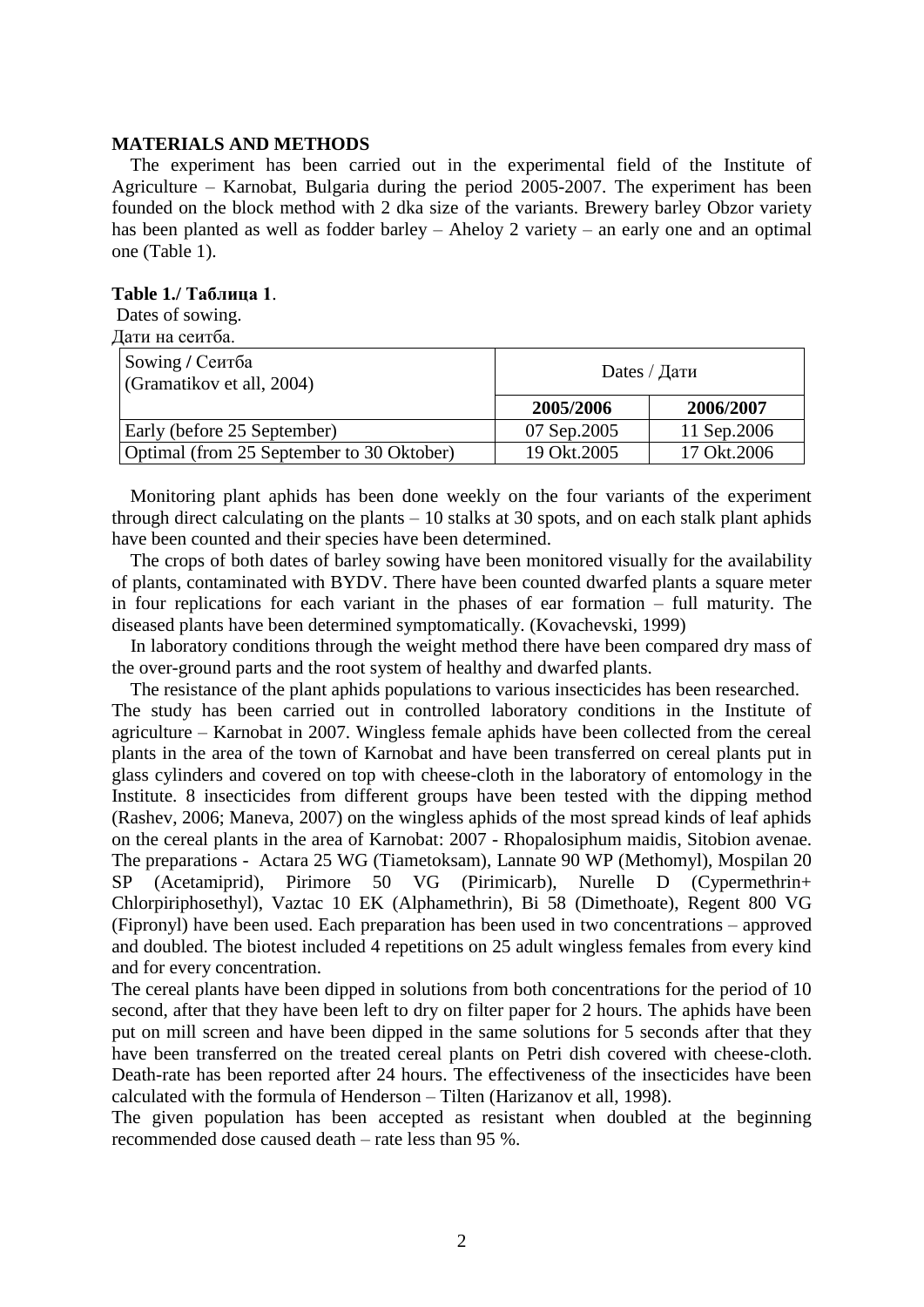## **RESULTS AND DISCUSSION**

 The types of species have been researched as well as the spreading of plant aphids over barley sown on two different dates (an early and an optimal one) in autumn because this is the period when plants in the region get contaminated with BYDV.

 Four types of plant aphids have been found out on the two varieties of barley – Rhopalosiphum maidis (F.), Rhopalosiphum padi (L.), Schizaphis graminum (Ron) and Sitobion avenae (F.) during the autumn vegetation period a bigger density of plant aphids on the two varieties has been monitored at the early dates of barley sowing. Rhopolasiphum maidis prevails. On the Obzor barley variety, sown on the optimal date during the year 2005/2006 Sitobion avenae prevails – 81,18 %, followed by Rhopalosiphum maidis – 13,28%, while in 2006/2007 Rhopalosiphum maidis prevail – 95, 3% On the Aheloy 2 variety during 2005/2006 there has been established a higher number of Sitobion avenae – 43, 98 %, while in 2006/2007 – of Rhopalosiphum maidis – 87,96 % (Table 2).

## **Table 2. / Таблица 2.**

|                          | 2005/2006     |         |                        |         | 2006/2007       |                |                  |                |
|--------------------------|---------------|---------|------------------------|---------|-----------------|----------------|------------------|----------------|
| <b>Species</b><br>Видове | Variety Obzor |         | 2<br>Variety<br>Aheloy |         | Variety Obzor / |                | Variety Aheloy 2 |                |
|                          | Сорт Обзор    |         | Сорт Ахелой 2          |         | Сорт Обзор      |                | Сорт Ахелой 2    |                |
|                          | Early         | Optimal | Early                  | Optimal | Early           | Optimal        | Early            | Optimal        |
|                          | date          | date    | date                   | date    | date            | date           | date             | date           |
|                          | Ранна         | Оптим.  | Ранна                  | Оптим.  | Ранна           | Оптим.         | Ранна            | Оптим.         |
|                          | дата          | дата    | дата                   | дата    | дата            | дата           | дата             | дата           |
| Sitobion avenae          | 23.01         | 81.18   | 24.47                  | 43.98   | 10.3            | 4.7            | 21,17            | 12,04          |
| Schizaphis<br>graminum   | 6.33          | 0.19    | 8,17                   | 1,4     | 1.76            | $\theta$       | 3,63             | $\overline{0}$ |
| Rhopalosiphum<br>padi    | 9.06          | 5.35    | 17,1                   | 12.79   | 0.17            | $\overline{0}$ | 3,45             | $\overline{0}$ |
| Rhopalosiphum<br>maidis  | 61.6          | 13.28   | 50,26                  | 41,83   | 87.77           | 95.3           | 71,75            | 87,96          |

The proportion of plant aphids species according to the two dates of sowing in %. Съотношение на листните въшки в две дати на сеитба - %.

 There has been researched the attack of the total number of plant aphids on the two varieties of barley, sown on different dates. (Table 3)

The density of the plant aphids on both varieties of barley, sown early is bigger than their density on the barley, sown on the optimal date. In the Obzor variety it reaches 27, 8 number/a stalk. Because of the more rapid development of the Aheloy 2 variety the density of the plant aphids reaches 30,43 number/a stalk. The species Rhopalosiphum maidis prevails during the autumn period. The aphids of this species settle on the central leaf of the barley plant, convoluted in a cornet. The better developed plants of the Aheloy 2 variety have become a source of better conditions and therefore, the density of the aphids in it is bigger. During the period 2006/2007 the early sown plants of both varieties developed equally and there appeared an obvious tendency in the plant aphid's preference to Obzor variety  $-13,68$ number/ a stalk. During that agricultural year because of drought and slower rate of development of the plants, the plant aphids had a smaller density than the previous year. At the optimal dates of sowing during both years of research, a bigger density of plant aphids has been monitored on the Obzor variety.

## **Table 3. / Таблица 3.**

The numeral dynamics of plant aphids at the different dates of sowing.(number/ a stalk) Числена динамика на листните въшки в различни дати на сеитба (брой/стъбло).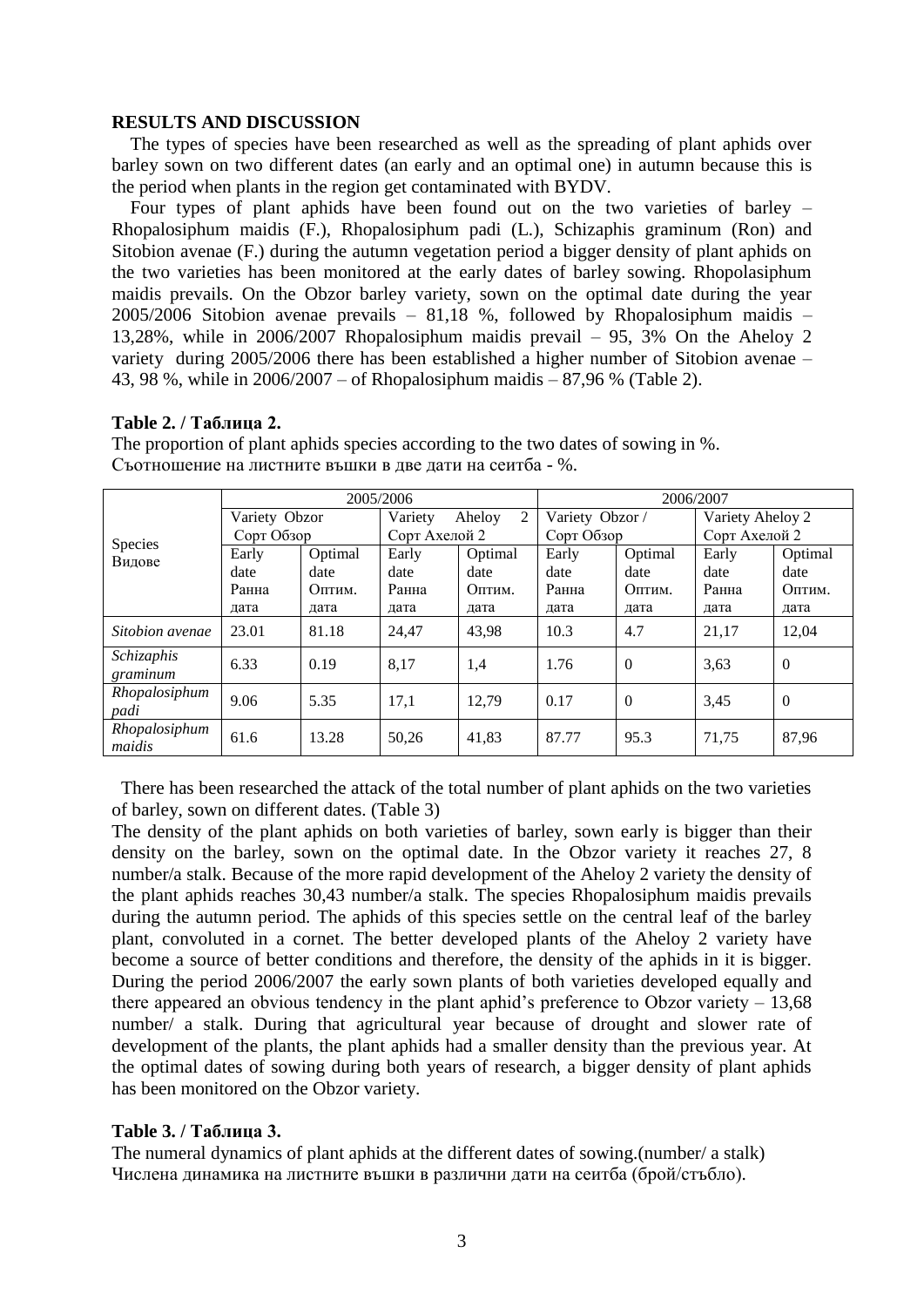|                                  | 2005/2006 |          | 2006/2007 |          |  |
|----------------------------------|-----------|----------|-----------|----------|--|
| Date of sowing<br>Дати на сеитба | Obzor     | Aheloy 2 | Obzor     | Aheloy 2 |  |
|                                  | Обзор     | Ахелой2  | O630p     | Ахелой 2 |  |
| Early / Ранна                    | 27.8      | 30.43    | 13.68     | 9.56     |  |
| Optimal/Оптимална                |           | 0.7      | 0.21      | 0.08     |  |

The biggest percent damaged by BYDV plants have been found out on the barley sown early from all monitored variants during the two years - 100% in 2005/2006, because of the bigger density of plant aphids (the species Rhopalosiphum maidis and Sitobion avenae prevailed) and 5-7% in 2006/2007 – Rhopalosiphum maidis prevailed while the density of Sitobion avenae was insignificant. Therefore we can suggest that the main vector of transferring of the Barley Yellow Dwarf Virus in this region is Sitobion avenae. At the optimal date of barley sowing because of the smaller density of plant aphids due to the later germinating of barley and the lack of coincidence with the plant aphid's active flight, there have been found only separate plants contaminated with the virus.

 From the point of view of protection of crops from contamination with BYDV, the most suitable for sowing of barley of both varieties are the optimal, the late and spring dates.

 There has been made a comparison between the over-ground part and the root system of healthy and dwarfed plants in the phase of coming into ear of the early and the optimal for the region dates of sowing of the two varieties (Table 4).

## **Table 4. / Таблица 4.**

A dry mass of healthy and contaminated with BYDV plants (%).

| Суха маса на здрави и заразени с BYDV растения (%). |  |  |  |
|-----------------------------------------------------|--|--|--|
|-----------------------------------------------------|--|--|--|

| Variants                                  | Dry mass / Cyxa maca |                  |  |
|-------------------------------------------|----------------------|------------------|--|
| Варианти                                  | over-ground part     | root system      |  |
|                                           | надземна част        | коренова система |  |
| $Obzor - early sowie - healthy$           | 40,06                | 22,83            |  |
| Обзор – ранна дата - здрави               |                      |                  |  |
| $Obzor - early sowing - with BYDV$        | 13,95                | 15,86            |  |
| Обзор - ранна дата - заразени с BYDV      |                      |                  |  |
| Aheloy $2$ – early sowing – healthy       | 22,08                | 19,6             |  |
| Ахелой 2 - ранна дата - здрави            |                      |                  |  |
| Aheloy $2$ – early sowing - with BYDV     | 5,29                 | 17,3             |  |
| Ахелой 2 - ранна дата - - заразени с BYDV |                      |                  |  |
| $Obsor$ – optimal sowing – healthy        | 33,82                | 30,94            |  |
| Обзор - оптимална дата - здрави           |                      |                  |  |
| $Obsor$ – optimal sowing – with BYDV      | 19,01                | 22,02            |  |
| Обзор - оптимална дата - заразени с BYDV  |                      |                  |  |
| Aheloy $2$ – optimal sowing – healthy     | 25,67                | 24,84            |  |
| Ахелой 2 - оптимална дата - здрави        |                      |                  |  |
| Aheloy $2$ – optimal sowing - with BYDV   | 20,59                | 18,4             |  |
| Ахелой2-оптимална дата - заразени с BYDV  |                      |                  |  |

In all variants the dry mass of healthy plants is significantly bigger than the mass of dwarfed (Table 4), which confirms the thesis that contaminated with BYDV plants have an underdeveloped over- ground part and root system (Kovachevski, 1999)

The early date sown plants of the bigger Obzor variety have a better- developed over-ground part and root system in comparison with the ones, sown on the optimal date. The Aheloy 2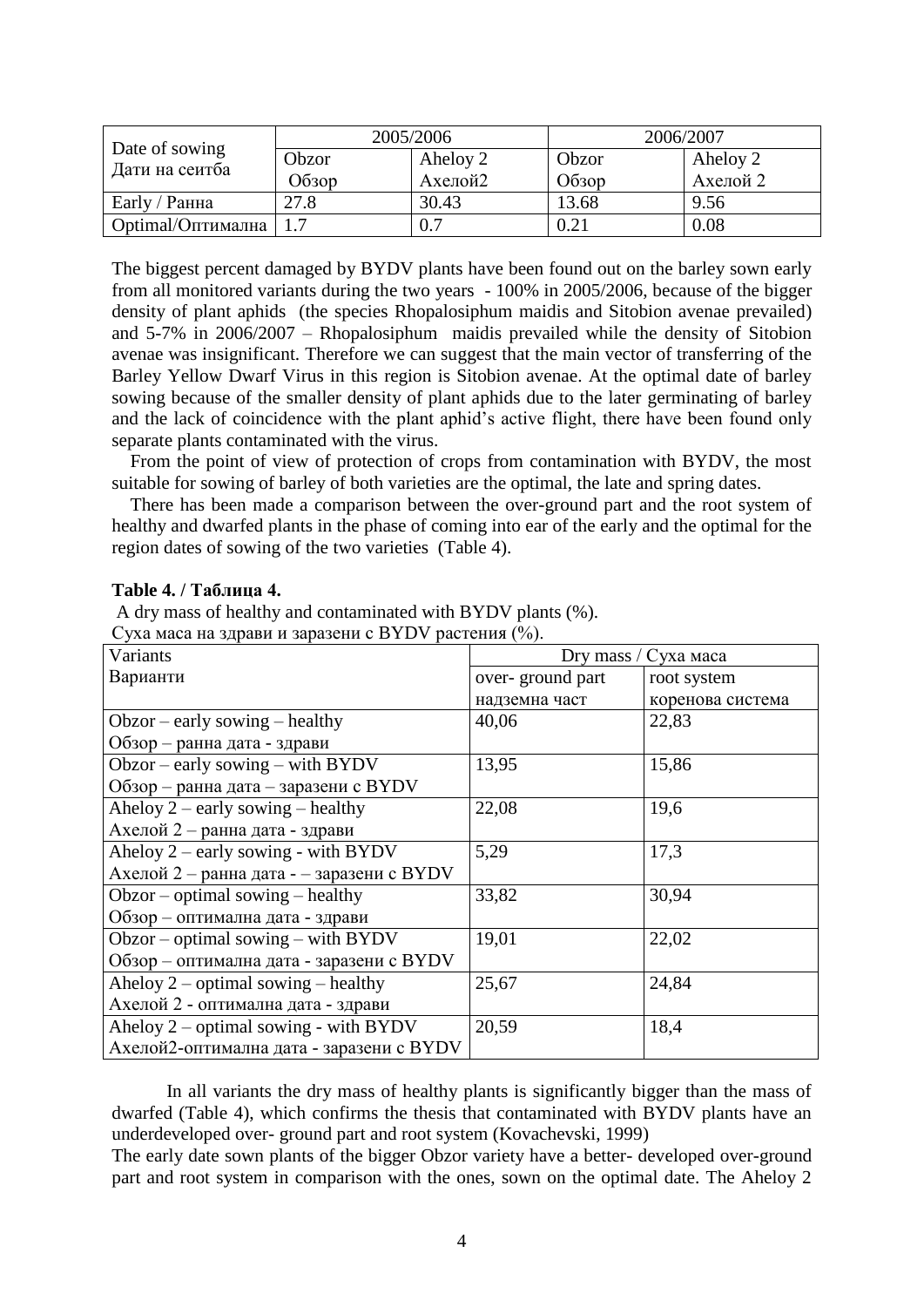variety barley has a better performance at the optimal date compared to the early date of sowing.

Because of the early sowing of barley in some regions and the danger of mass attack of plant aphids there appears a necessity of carrying out a chemical pest control in order to prevent the crops' contamination with BYDV. In 2006 the plant aphids populations' resistance (Rhopalosiphum maidis, Sitobion avenae, Schizaphis graminum and Rhopalosiphum padi) to various insecticides has been tested. There has been established sensitivity to most of the researched insecticides (Maneva, 2007). Because of the bigger density of two of the plant aphids species during the agricultural year 2006/2007 a second testing has been carried out.

# Table 5. / Таблина 5.

Resistance of Rhopalosiphum maydis to insecticides Устойчивост на Rhopalosiphum maydis към инсектицили.

| Cron mboc1 ha Knoparosipham majuis RBM miceremanant<br>Insecticides | Actively matter    | Dose:      | Advance         | 2007                |               |
|---------------------------------------------------------------------|--------------------|------------|-----------------|---------------------|---------------|
| Инсектициди                                                         | Активно вещество   | Approved,  | density         |                     |               |
|                                                                     |                    | Doubled    | Предварит       | 24h After treatment |               |
|                                                                     |                    | Доза:      | елна            | 24h след третиране  |               |
|                                                                     |                    | Одобрена   | плътност        | Density             | Efficiency    |
|                                                                     |                    | Удвоена    |                 | Плътност            | Ефективност   |
|                                                                     |                    |            |                 |                     |               |
| Актара 25 ВГ                                                        | Тиаметоксам        | 80 g/ha    | 20              | $\mathbf{0}$        | 100           |
| Actara 25 WG                                                        | Tiametoksam        | $160$ g/ha | 20              | $\Omega$            | 100           |
| Ланат 90 ВП                                                         | Метомил            | 0.03%      | 20              | $\mathbf{0}$        | 100           |
| Lannate 90 WP                                                       | Methomyl           | 0,06%      | 20              | $\boldsymbol{0}$    | 100           |
|                                                                     |                    |            |                 |                     |               |
| Моспилан20СП                                                        | Ацетамиприд        | 0,0125 %   | $\overline{20}$ | 0.5                 | 97.5          |
| Mospilan 20 SP                                                      | Acetamiprid        | 0,0250 %   | 20              | $\theta$            | 100           |
|                                                                     |                    |            |                 |                     |               |
| Пиримор 25 ВГ                                                       | Пиримикарб         | 0.1%       | 20              | $\overline{2}$      | 90            |
| Pi rimore 50 VG                                                     | Pirimicarb         | 0.2 %      | 20              | 1                   | 95            |
| Нуреле - Д                                                          | Циперметрин+хлорп  | 0.05%      | 20              | $\overline{0}$      | 100           |
| Nurelle D                                                           | ирифосетил         | 0.1 %      | 20              | $\mathbf{0}$        | 100           |
|                                                                     | Cypermethrin+      |            |                 |                     |               |
|                                                                     | Chlorpiriphosethyl |            |                 |                     |               |
| Вазтак 10 ЕК                                                        | Алфаметрин         | 0.02%      | 20              | 0.5                 | 97.5          |
| Vaztac 10 EK                                                        | Alphamethrin       | 0.04%      | 20              | $\mathbf{0}$        | 100           |
|                                                                     |                    |            |                 |                     |               |
| Би 58                                                               | Диметоат           | 0.05%      | $\overline{20}$ | $\mathbf{0}$        | 100           |
| <b>Bi</b> 58                                                        | Dimethoate         | 0.1 %      | 20              | $\boldsymbol{0}$    | 100           |
| Регент 800 BГ                                                       | Фипронил           | 0.0035 %   | $\overline{20}$ | $\mathbf{0}$        | 100           |
| Regent 800 VG                                                       | Fipronyl           | 0.007%     | 20              | $\Omega$            | 100           |
| Контрола, Check                                                     |                    |            | 20              | 20                  | $\frac{1}{2}$ |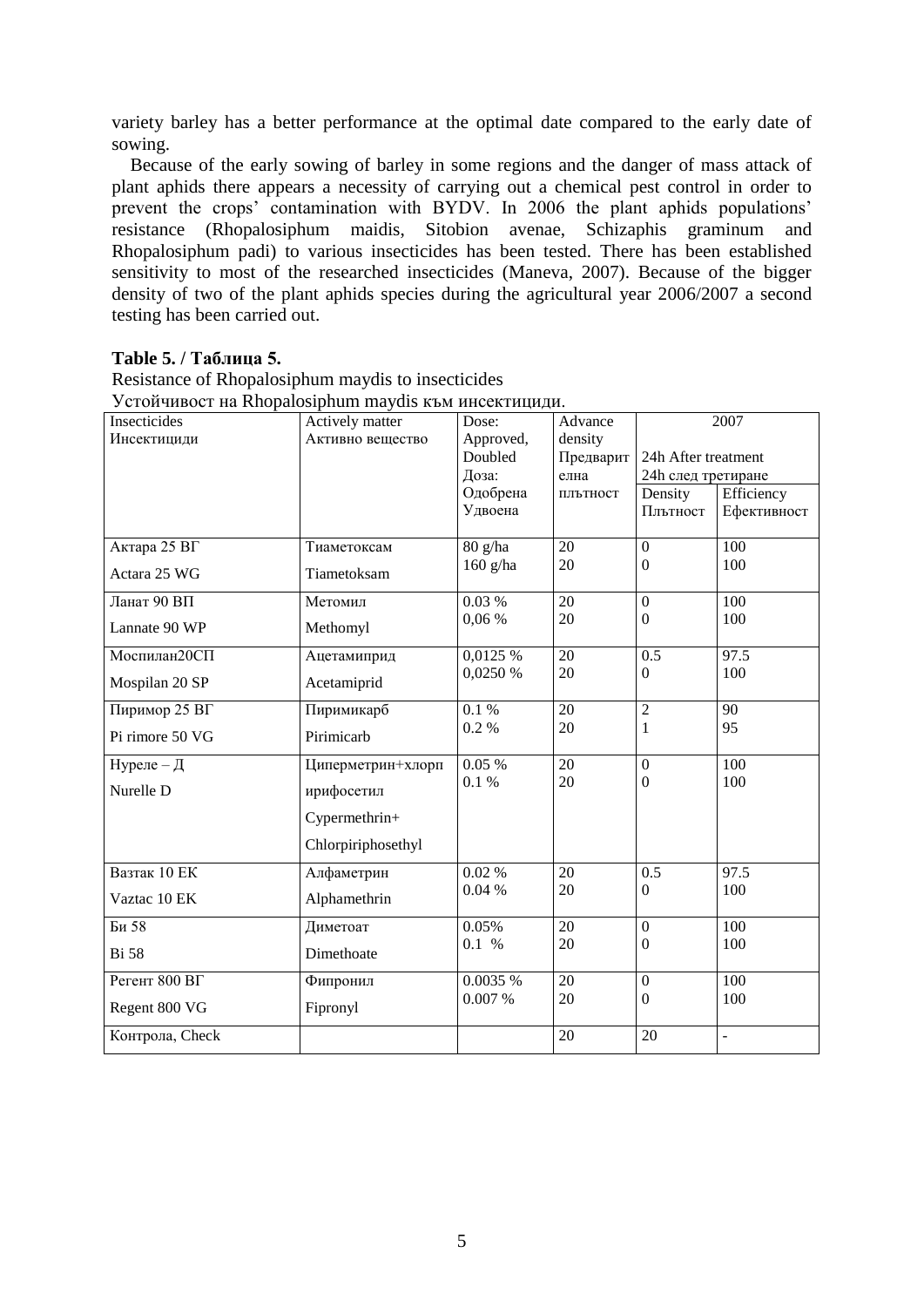# Table 6. / Таблица 6.

Resistance of Sitobion avenae to insecticides

Устойчивост на Sitobion avenae към инсектицили

| Insecticides    | Actively matter    | Dose:      | Advance         |                     | 2007            |
|-----------------|--------------------|------------|-----------------|---------------------|-----------------|
| Инсектициди     | Активно вещество   | Approved,  | density         |                     |                 |
|                 |                    | Doubled    | Предварит       | 24h After treatment |                 |
|                 |                    | Доза:      | елна            | 24h след третиране  |                 |
|                 |                    | Одобрена   | плътност        | Density             | Efficiency      |
|                 |                    | Удвоена    |                 | Плътност            | Ефективност     |
| Актара 25 ВГ    | Тиаметоксам        | 80 g/ha    | $\overline{20}$ | $\Omega$            | 100             |
| Actara 25 WG    | Tiametoksam        | $160$ g/ha | 20              | $\mathbf{0}$        | 100             |
| Ланат 90 ВП     | Метомил            | 0.03%      | 20              | $\overline{0}$      | 100             |
| Lannate 90 WP   | Methomyl           | 0,06 %     | 20              | $\theta$            | 100             |
| Моспилан20СП    | Ацетамиприд        | 0,0125 %   | $\overline{20}$ | 0.5                 | 97.5            |
| Mospilan 20 SP  | Acetamiprid        | 0,0250 %   | 20              | $\mathbf{0}$        | 100             |
|                 |                    |            |                 |                     |                 |
| Пиримор 25 ВГ   | Пиримикарб         | 0.1%       | $\overline{20}$ | $\mathbf{1}$        | $\overline{95}$ |
| Pi rimore 50 VG | Pirimicarb         | 0.2 %      | 20              | $\theta$            | 100             |
| Нуреле - Д      | Циперметрин+хлорп  | 0.05%      | 20              | $\boldsymbol{0}$    | 100             |
| Nurelle D       | ирифосетил         | $0.1~\%$   | 20              | $\Omega$            | 100             |
|                 | Cypermethrin+      |            |                 |                     |                 |
|                 | Chlorpiriphosethyl |            |                 |                     |                 |
| Вазтак 10 ЕК    | Алфаметрин         | 0.02%      | $\overline{20}$ | $\boldsymbol{0}$    | 100             |
| Vaztac 10 EK    | Alphamethrin       | 0.04%      | 20              | $\Omega$            | 100             |
| Би 58           | Диметоат           | 0.05%      | 20              | $\overline{0}$      | 100             |
| <b>Bi</b> 58    | Dimethoate         | 0.1%       | 20              | $\mathbf{0}$        | 100             |
| Регент $800$ ВГ | Фипронил           | 0.0035 %   | 20              | $\boldsymbol{0}$    | 100             |
| Regent 800 VG   | Fipronyl           | 0.007 %    | 20              | $\Omega$            | 100             |
| Контрола, Check |                    |            | 20              | 20                  | ÷,              |

The plant aphids - Rhopalosiphum maydis and Sitobion avenae are sensitive to all tested insecticides (Table 5,6). Most likely the sensibility of aphids is due to minimum use of the insecticides in the area.

## **CONCLUSION**

On the early and optimal sown barley of both varieties there have been established the species Rhopalosiphum maidis, Sitobion avenae, Schizaphis graminum and Rhopalosiphum padi. The density of the plant aphids is bigger in the early dates of sowing of barley in both varieties. This is a precondition for a higher percent of contaminated plants in the earlier dates of sowing.

The plant aphids prefer the Obzor variety in conditions of equally developed plants of the varieties Aheloy 2 and Obzor.

The main vector of transferring of Barley Yellow Dwarf Virus for this region is Sitobion avenae

For the prevention of plant aphids mass attack on barley and its contamination with Barley Yellow Dwarf Virus later dates of sowing are recommended.